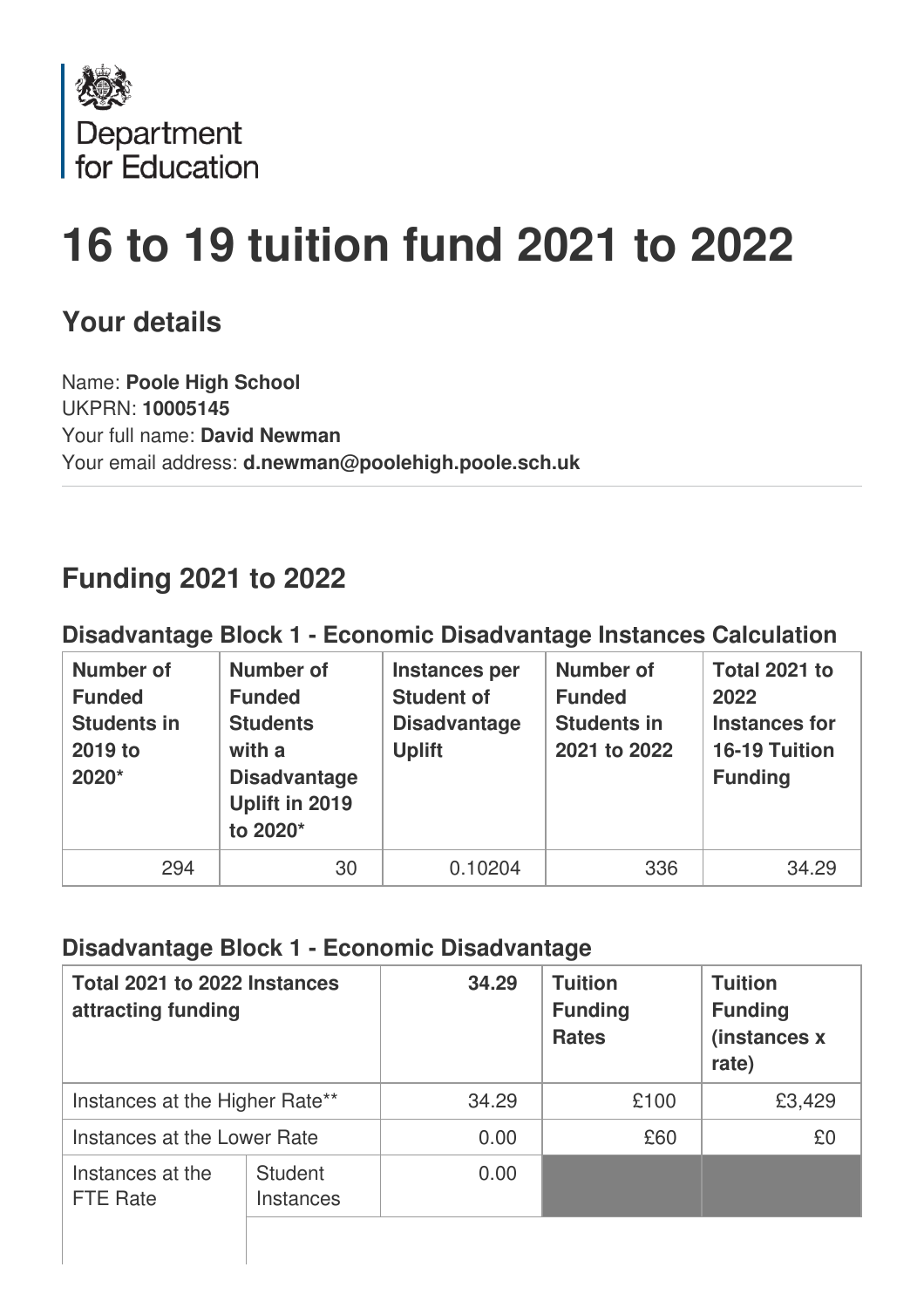| Total 2021 to 2022 Instances<br>attracting funding |                                | 34.29 | <b>Tuition</b><br><b>Funding</b><br><b>Rates</b> | <b>Tuition</b><br><b>Funding</b><br>(instances x<br>rate) |
|----------------------------------------------------|--------------------------------|-------|--------------------------------------------------|-----------------------------------------------------------|
|                                                    | <b>FTE</b><br><b>Instances</b> | 0.00  | £100                                             | £0                                                        |
| <b>Total Disadvantage Block 1 Tuition Funding</b>  |                                |       |                                                  | £3,429                                                    |

#### **Disadvantage Block 2 - Prior Attainment**

| <b>Total 2021 to 2022</b><br>Instances*** attracting<br>funding |                             | 91.43 | <b>Tuition</b><br><b>Funding</b><br><b>Rates</b> | <b>Tuition</b><br><b>Funding</b><br>(instances x<br>rate) |
|-----------------------------------------------------------------|-----------------------------|-------|--------------------------------------------------|-----------------------------------------------------------|
| Instances at the Higher Rate**                                  |                             | 91.43 | £100                                             | £9,143                                                    |
| Instances at the Lower Rate                                     |                             | 0.00  | £60                                              | £0                                                        |
| Instances at the<br><b>FTE Rate</b>                             | <b>Student</b><br>Instances | 0.00  |                                                  |                                                           |
|                                                                 | FTE.<br><b>Instances</b>    | 0.00  | £100                                             | £0                                                        |
| <b>Total Disadvantage Block 2 Tuition Funding</b>               |                             |       |                                                  | £9,143                                                    |

#### **2021 to 2022 Tuition fund summary**

| <b>Disadvantage</b><br>Block 1 and 2 -<br>Total 2021 to<br>2022 Instances<br>attracting<br>funding | 125.72 | 2021 to 2022 16-<br><b>19 Tuition</b><br><b>Funding</b> | £12,571 |
|----------------------------------------------------------------------------------------------------|--------|---------------------------------------------------------|---------|
|----------------------------------------------------------------------------------------------------|--------|---------------------------------------------------------|---------|

Do you want to opt in to receive 16 to 19 tuition funding in 2021 to 2022? **Yes**

# **Statement**

Do you have a statement explaining how you'll use the funding? **Yes**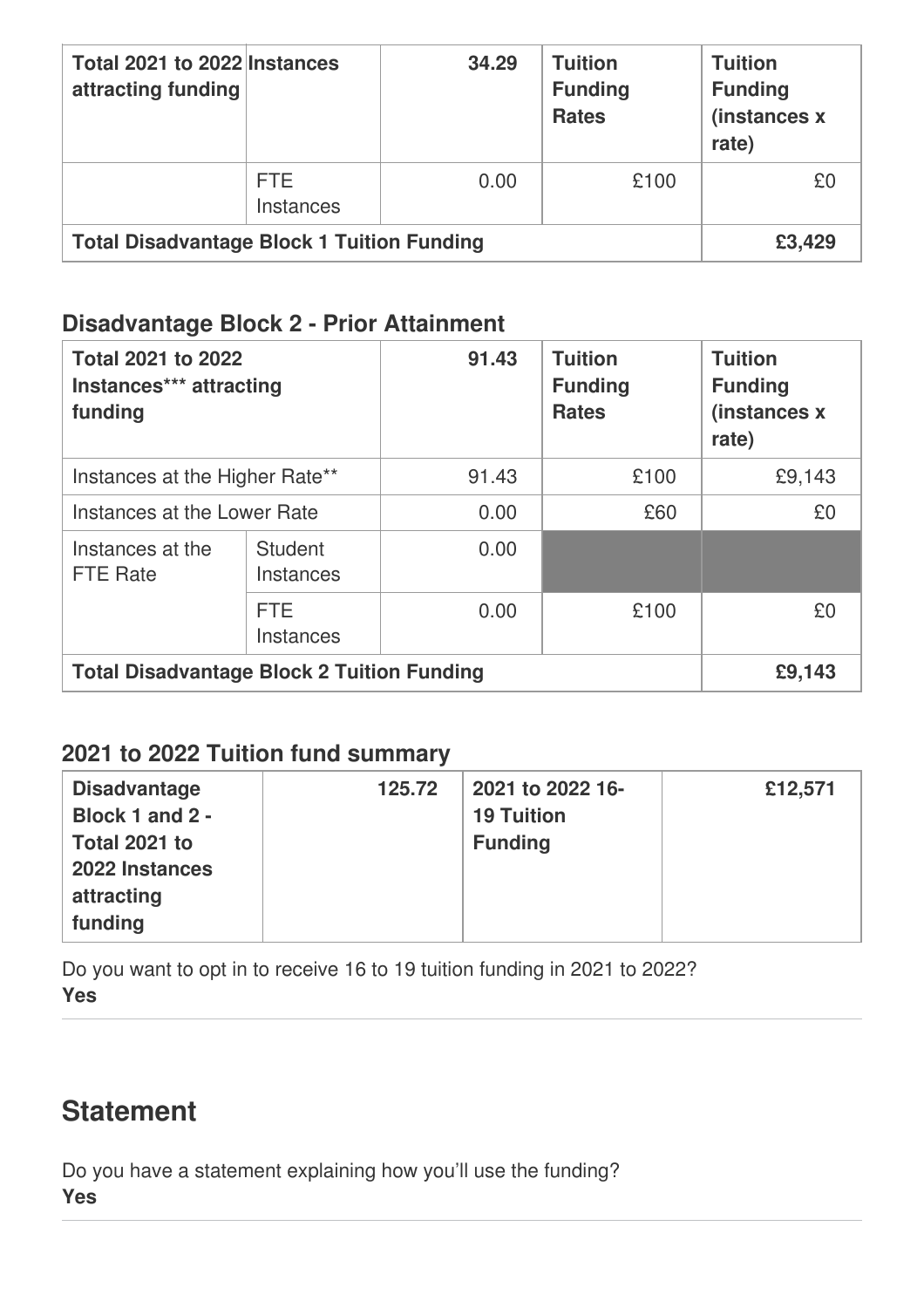Enter the link to the specific webpage where your statement is published. **p https://poolehigh.co.uk/sixth-form/general/finances**

Enter your tuition fund statement. **Post 16 tuition fund 2021 - 2022**

**This academic year we are prioritising our tuition fund allocation:**

**on support for the students who have not achieved a grade 4 in English and/or Maths**

**on supporting the learning of disadvantaged students who have not achieved grade 5 or above in at least one of English and Maths, including SEND students Our targeted support includes:**

**Increased number of taught hours in all our blocks for both Maths and English (8 hours per fortnight).**

**The purchase of revision guides and support materials for identified students in each subject.**

**All re-sit classes to have a small number of students.**

**Year 13 students who did not achieve a grade 4 in English or Maths to continue studying alongside their other courses.**

**After school revision sessions and 1 to 1 mentoring of students who are on courses without a 5 at GCSE.**

**Pastoral Leader/tutors to undertake a 1:1 with all year 12 students retaking Maths and English to ensure their needs are being fully met this year.**

# **Intended use of funding**

Do you intend to use the funding for small group tuition? **Yes**

Do you intend to use the funding for one-to-one tuition? **Yes**

Do you intend to deliver tuition in English? **Yes**

Do you intend to deliver tuition in maths? **Yes**

Do you intend to deliver tuition in vocational courses? **No**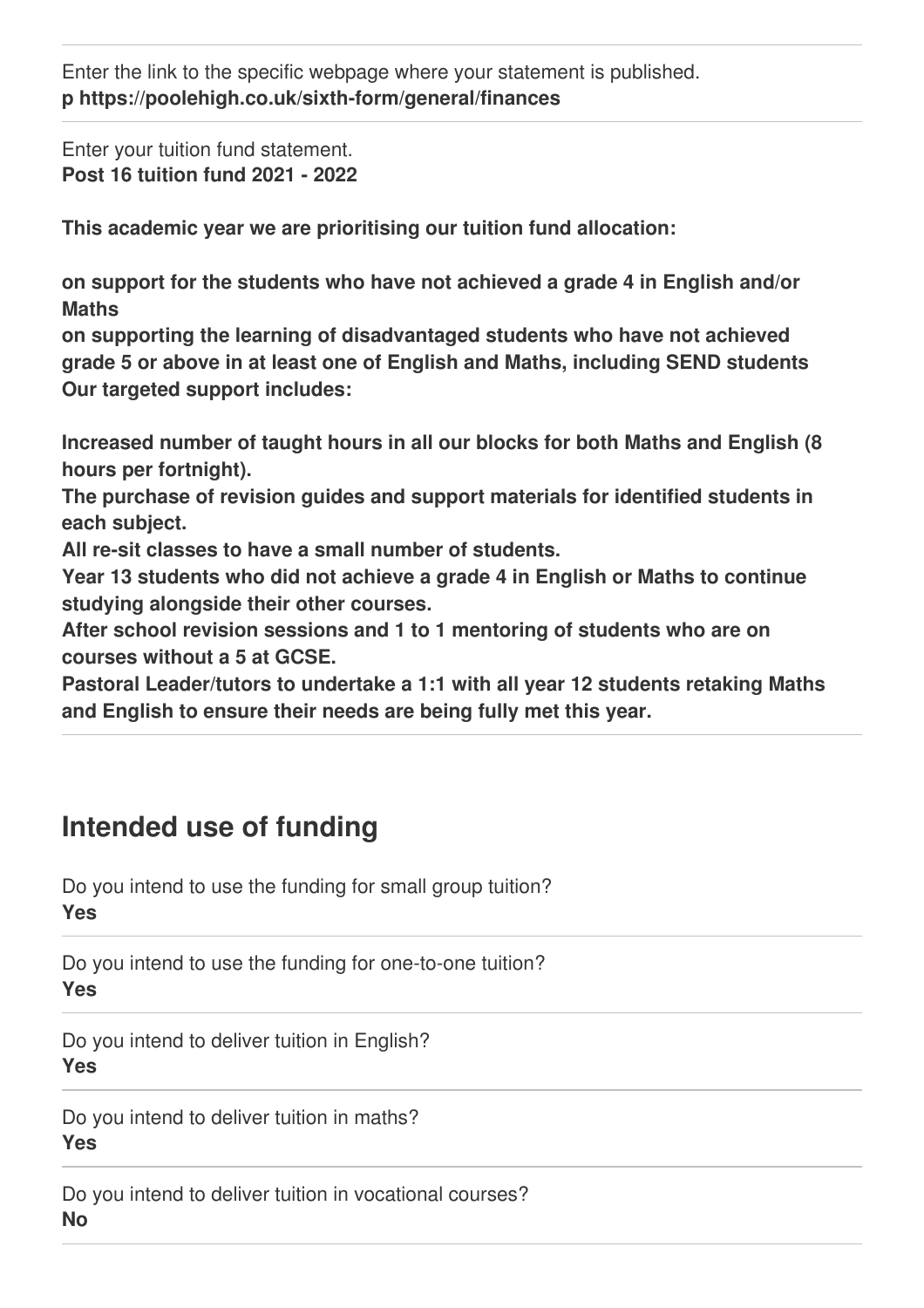Do you intend to deliver tuition in pastoral courses? **Yes**

Do you intend to deliver tuition in other academic subjects? **No**

In which other academic subjects do you intend to deliver tuition?

Do you intend to deliver tuition in pastoral courses? **Yes**

Do you intend to deliver tuition in other non-academic subjects? **No**

In which other non-academic subjects do you intend to deliver tuition?

## **Staffing arrangements**

Will you use existing teaching staff to deliver the tuition? **Yes**

Will you use learning support staff to deliver the tuition? **No**

Will you use a third-party provider to deliver the tuition? **No**

#### **Carry forward funding 2020 to 2021**

Do you have any funding from the 16 to 19 tuition fund to carry over from the 2020 to 2021 academic year? **Yes**

Enter the amount of tuition funding that you carried over from the 2020 to 2021 academic year.

**£9661**

## **Declaration**